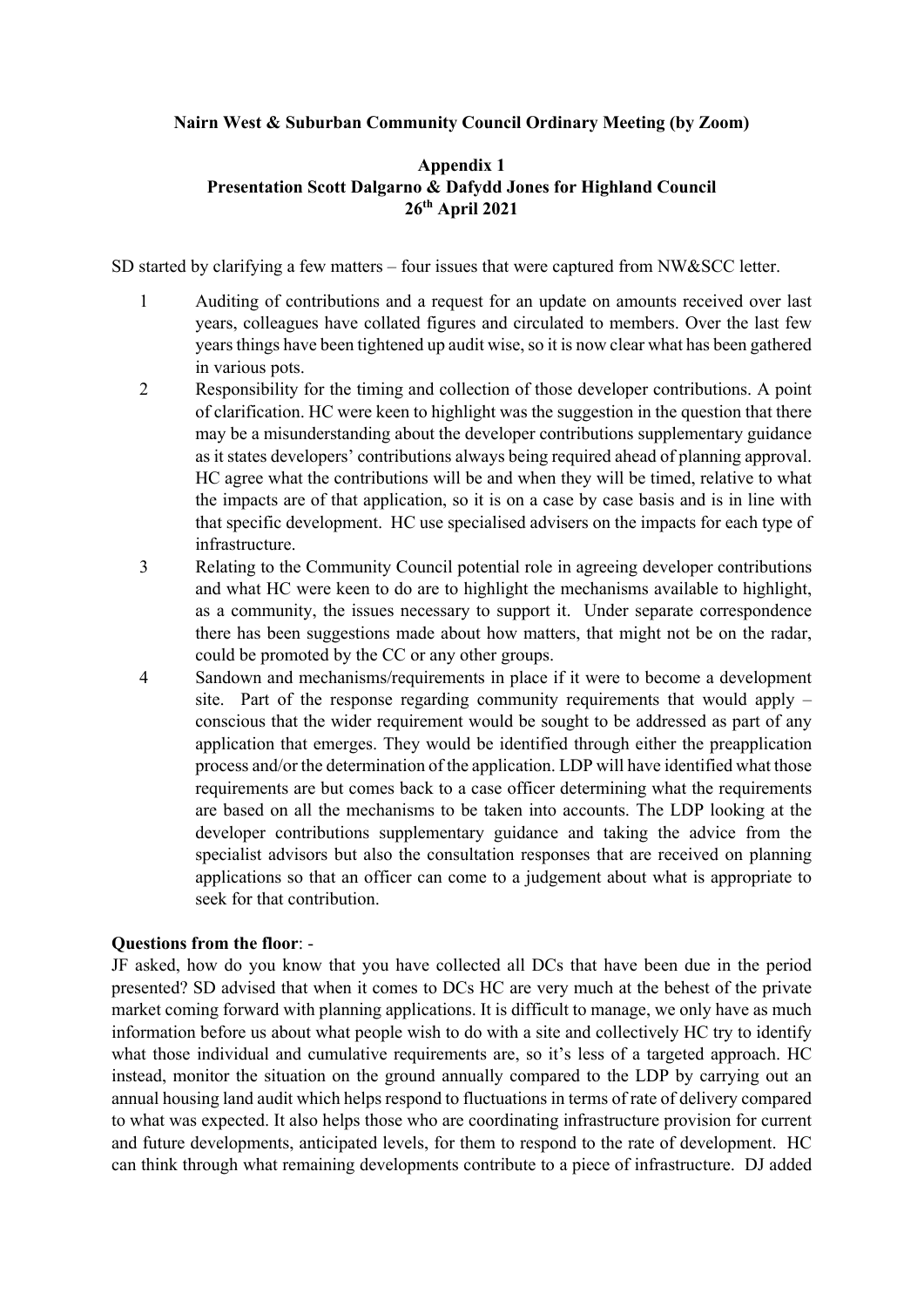this is based on building rates and that contributions are collected twice yearly (beginning of April and October). Whilst HC have a provisional target of monies to be collected that won't be collected until threshold of Section 75 agreement has been reached, after a certain amount of houses have been built or a certain threshold depending on the parameters of Section 75 is applicable in each case. It will vary from each application set out on the legal agreement.

SB stated that she did not think they had answered JF question. BS also mentioned we know from the information provided what is in the pots but what is still due? BS said the information provided only covers the period from 2013 for Lochloy which is a source of much of the DC money. BS requested that there are detailed figures on what was and is payable in DCs from the outset of the development from 2000 onwards. However, interested Nairn residents have been unable to ascertain what DCs were payable throughout that development. BS asked if NW&SCC could have full info and a detailed breakdown of all monies due and formulas. SD advised it may be difficult to look back further than the information they have but he would need to check if he could go back and document what was agreed for more recent applications and expected. SD advised that Education colleagues had confirmed that no school contribution were required based on school roll forecasts at the time. DJ advised when a decision is made based on requirements for education they are identified by the consultees and a value is attributed to them, so all parties understand what is being requested and on what basis. Where there are variations is dependent on when the money is drawn down on i.e. HC ensure the figures are related to the retail price index. The reasoning is a development may be granted permission at a point in time and if it is built over a longer period of time then the value of contribution that was taken at a said point in time it loses its value as time progresses so it's important the figures are adjusted when the development does come forward to reflect the rate that is applicable at that time. Depending on Section 75 arrangements they try to take this into account. It is not as straight forward as getting a set amount at that point. The amount may vary over the course of the development. There are also other variables depending on if that need is met and therefore that requirements are no longer needed. There is also a clawback factor which is considered, which ensures HC takes the money but also spends the money. Legislation dictates that developers are legally eligible to request for contributions to be returned to them if HC have not spent it within a set period.

SB stated it would be beneficial if DJ and SD could see how far back they can go and how much information they can provide on previous developments. SB asked, if the land for a school at Lochloy was used what happened then? Were the DCs reused or if as it is now a green space, what happened. Since 2000 there appears to be lack of clarity on what money should have been received, what was received and why HC did not receive any money that was expected other than the known liquidation case.

BS also remarked that HC did not appear to have audit trails prior to 2010 and asked for clarification if this was correct. SD advised that there is an improvement in the auditing in the last few years. He thought that the importance of contributions was underplayed at a certain time and tightened up in recent years. BS advised that there are 117 houses built at Meadowlea and that agreed DCs amounts were £6,500 per house which totals £760-770,000 yet the briefing note stated £277,000. The same briefing note so far shows £177,000 as collected. A difference of £500,000. All the houses are now built – how much more money is still due? BS asked for clarification as this does not add up and it is a recent development. DJ advised he would need to investigate it. SD advised that this would be a good case study for HC to start with and he agreed as its recent HC would investigate it. SB also point out that there have been various applications for amendments to add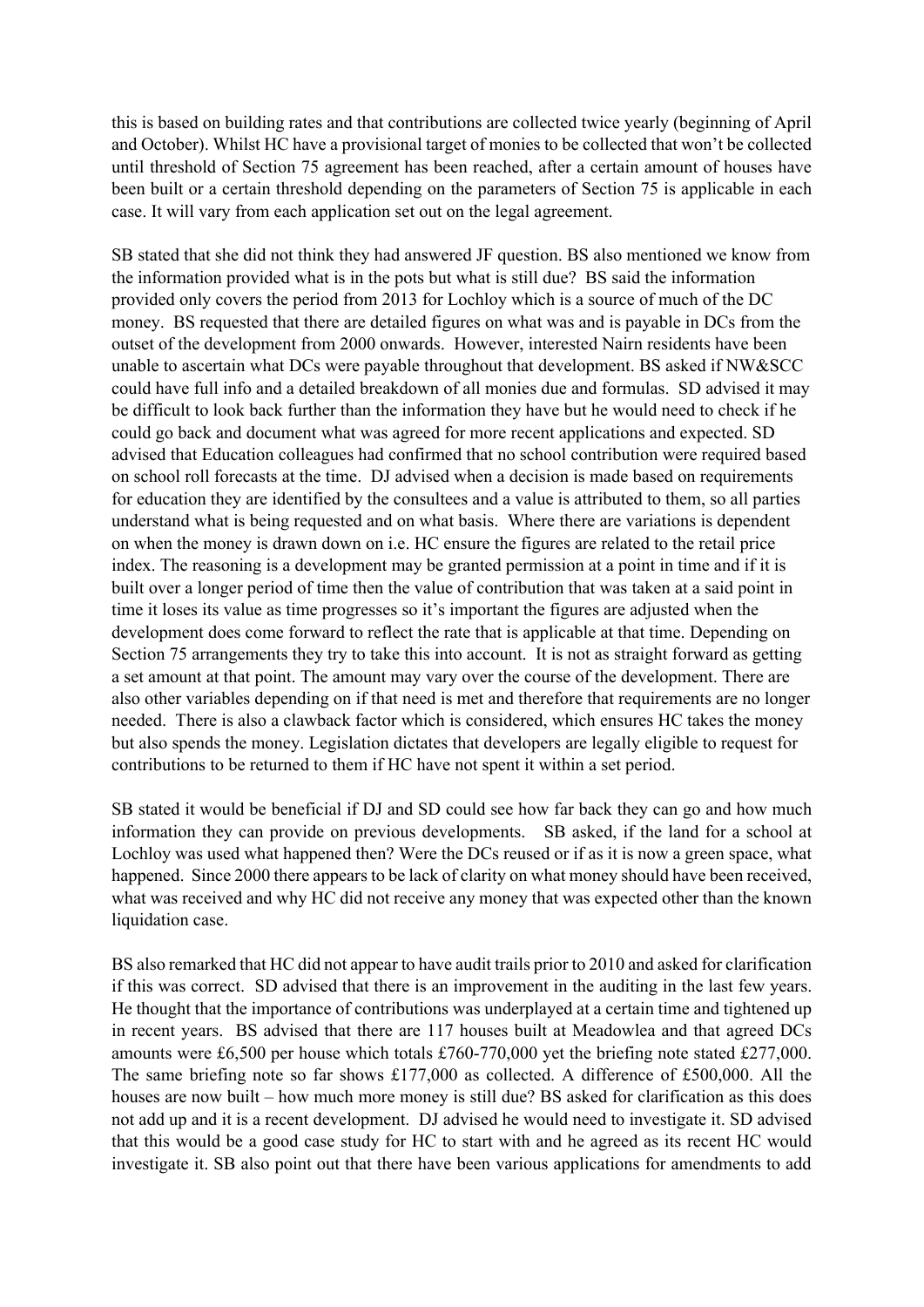additional houses would affect the anticipated contribution. BS asked if they could go back as far as the data exists.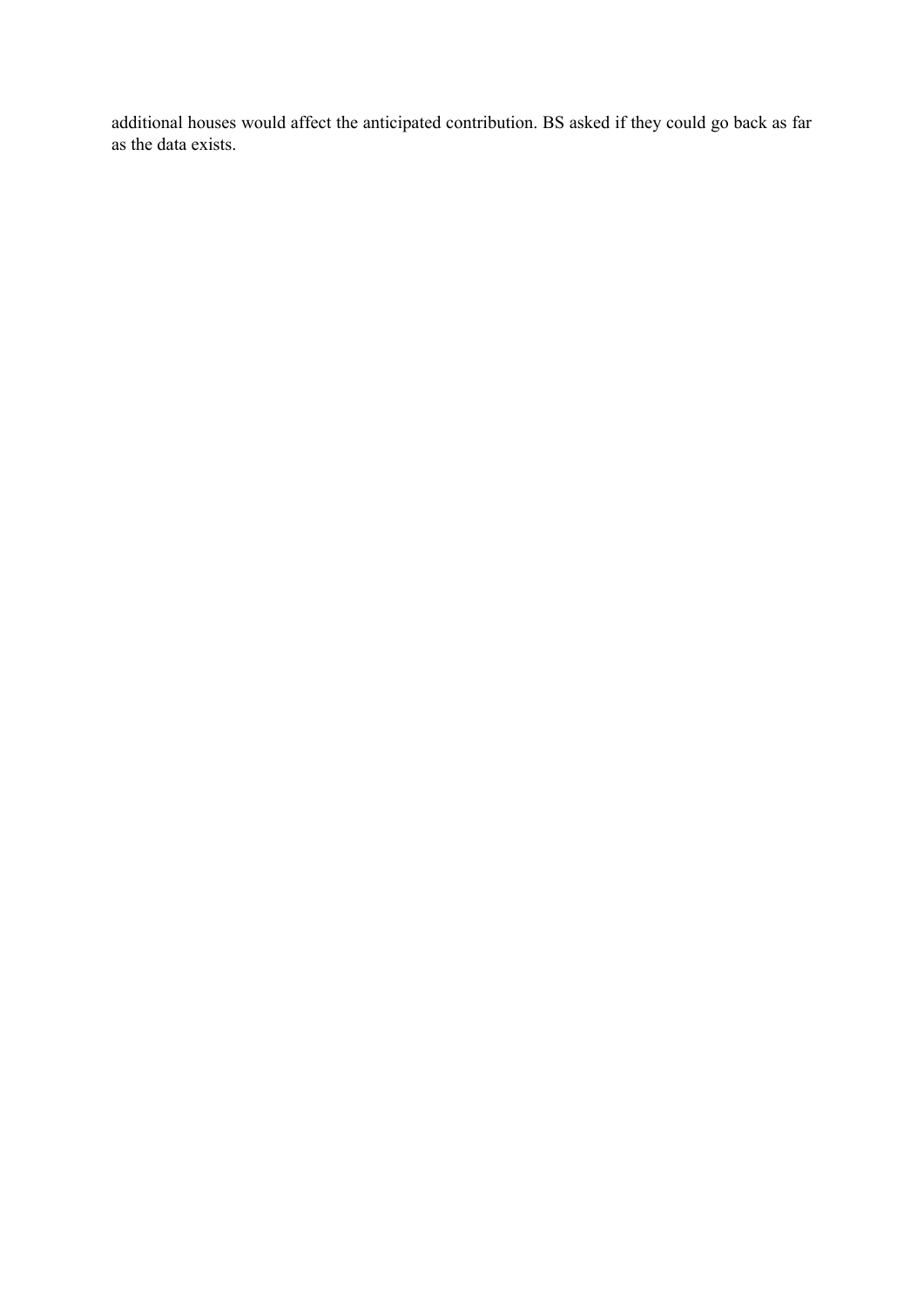AM asked should the money for a school not have been allocated somewhere else. She added, given that the developer then built on that site, should there not have been a new DC? SD advised that there was no evidence to substantiate a request for a school contribution. If education capacity can cope with the impact from a development, HC have no rationale to seek a contribution. The principle of seeking contributions will only apply where there is demonstrable need. AM said that if there is no need for additional schooling, the developer makes a healthy profit and does not contribute anything to the community. DJ stated that planning authorities require a list of things that are deemed to be proportionate and reasonable. There are strict guidelines as to what the draw down can be used for.

AM asked how the time period is worked out. DJ advised that the cut-off point is one that can be drawn down upon in a pragmatic way – sometimes 10 years or sometimes longer.

BY asked where HC are with the plan to build a railway bridge? He asked has the amount of £627,000 gone back to the developer as there was no need to build a bridge. SD advised that he is aware that a bridge design is being looked into and improvements made to the pedestrian provision at Balmakeith as first stage linking to the retail development and that contributions are being gathered, as its seen as a recognised project.

BY also asked what happened to the £482,000 that was collected prior to 2007? DJ stated he would investigate it.

JF stated that an officer within HC looking at levering equal funding to increase the pot value – is that not part of the standard policy that should be initiated so that when money does come in it is investigated to see how that money can then be used as leverage? DJ advised it is in the HC best interest to get value for money if they can draw down the additional funding sources to help the development then they will do depending on circumstances.

Stewart Stansfield (public) asked if the initial money set aside for a school could not have been used for improvements to current schools or a new Academy? SD advised that the decision for primary contributions require to be separated out from secondary so two pieces of evidence are looked at separately and those are used for the rational for any contributions that they seek. Additional complications with schools' provision are that HC are only able to seek contributions where there is a rational based on capacity and it becomes more difficult to seek a contribution based on condition and suitability. Stewart Stansfield also asked, of the children from the 150 houses just built in Meadowlea whom are now attending Auldearn school, would the numbers affect the capacity in Nairn and therefore affect the DCs required for the schooling that was given back to the developer? SD advised that any decision on the additional burden would have had to be made at that time. It is extremely difficult when there is a change in catchment boundary and Auldearn catchment boundary cuts into part of the Eastern section of the development.

AN stated that there was a big gap in the figures we expected to the figures shown and 1000 houses should merit a primary school and infrastructure.

BS said that in terms of accounting, calculating and the collecting of money we already have a clear admission of systemic failure. Until very recently HC has not been able to calculate, track, collect, account for, and make public figures for DCs. He also stated that there were planning failures regarding the provision of schooling resulting in HC having to redraw the catchment areas in